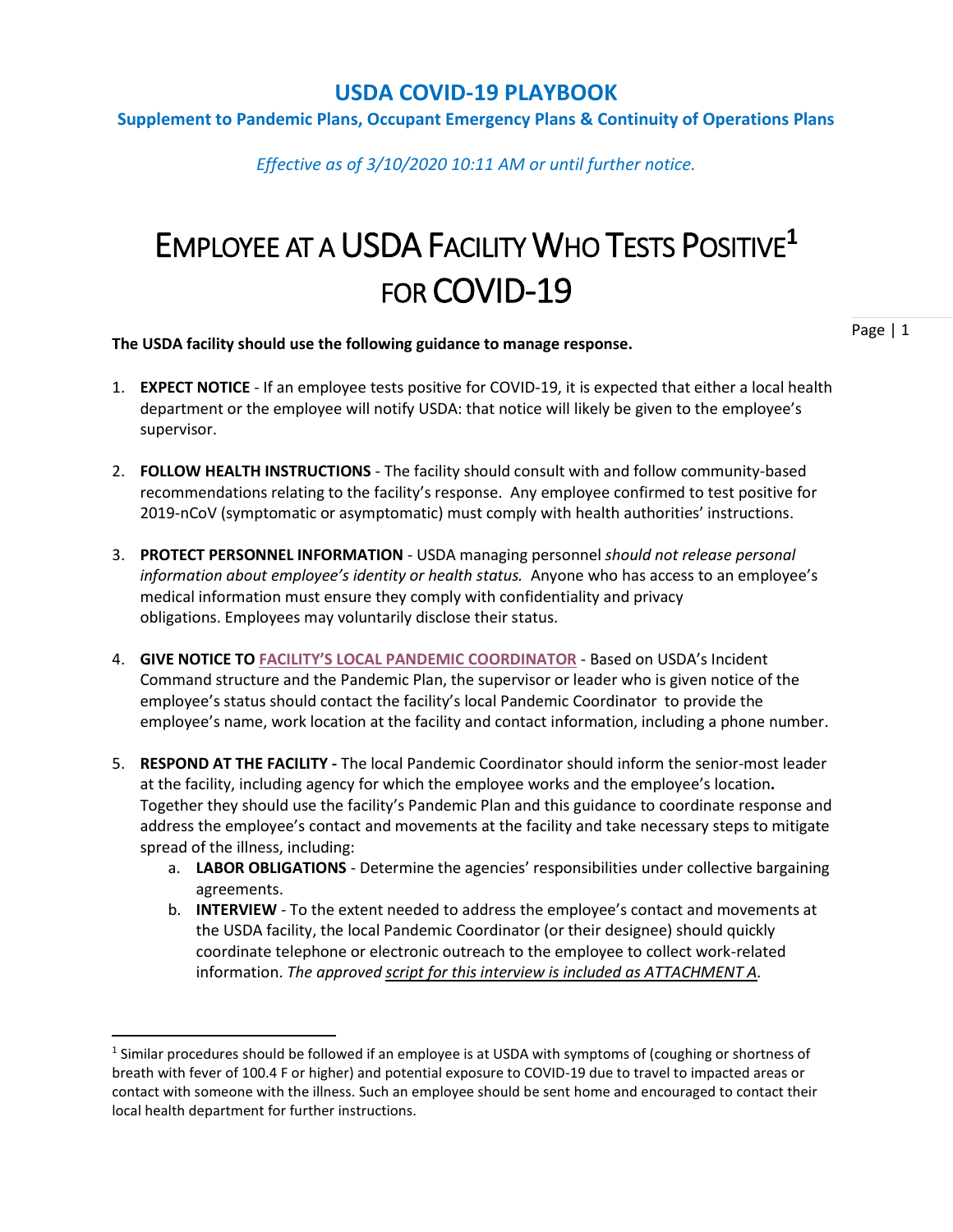## **Supplement to Pandemic Plans, Occupant Emergency Plans & Continuity of Operations Plans**

*Effective as of 3/10/2020 10:11 AM or until further notice.*

- c. **LOCAL HEALTH OFFICIALS** Contact local officials and follow the recommendations of the state/local/tribal health department.
- d. **CONSIDER INCIDENT COMMAND -** Based on the facility's Occupant Emergency Plan, consult with the agency's Designated Official to determine whether concerns warrant activating Incident Command to manage the facility response.
- e. **RETRACE MOVEMENTS -** To the extent possible, determine the areas within the USDA facility the employee accessed.
	- i. To the extent possible, *restrict access to potentially impacted area(s)* until the impacted areas are properly assessed and appropriate cleaning is conducted.
	- ii. To the extent possible, *provide alternate entry and exit routes for other employees in or near impacted areas* to avoid potentially impacted areas or allow for alternate work locations until the areas are properly assessed and appropriate cleaning is conducted.

INFORM [MISSION AREA/AGENCY PANDEMIC COORDINATOR](https://gcc02.safelinks.protection.outlook.com/ap/x-59584e83/?url=https%3A%2F%2Fusdagcc.sharepoint.com%2F%3Ax%3A%2Fr%2Fsites%2FCOVID19%2F_layouts%2F15%2FDoc.aspx%3Fsourcedoc%3D%257BBB2FDD6D-1B89-400D-BF4B-49EED7F7DD33%257D%26file%3DMission%2520Area%2520Pandemic%2520Coordinators.xlsx%26action%3Ddefault%26mobileredirect%3Dtrue&data=02%7C01%7C%7C9ccba9b0c29e42413a6008d7c470796a%7Ced5b36e701ee4ebc867ee03cfa0d4697%7C0%7C0%7C637193859656930311&sdata=QMPGkec3hQGoTP4ys9bt8crnVArMBswJEQmhgnHZGNw%3D&reserved=0) – The local Pandemic Coordinator should promptly inform the Mission/Agency Pandemic Coordinator of the facility situations and response. The Mission/Agency Pandemic Coordinator should then inform the USDA Pandemic Coordinator at [homelandsecurity@usda.gov.](mailto:homelandsecurity@usda.gov)

- f. **INFORM IMPACTED PERSONNEL** While protecting the employee's identity and health status, inform employees who are potentially impacted by the movements of the infected employee of their possible exposure to COVID-19 in the workplace. The confidentiality of the infected employee must be kept as required by applicable law. Employees exposed to a co-worker with confirmed COVID-19 should be directed to CDC guidance for [how to conduct](https://www.cdc.gov/coronavirus/2019-ncov/php/risk-assessment.html)  [a risk assessment](https://www.cdc.gov/coronavirus/2019-ncov/php/risk-assessment.html) of their potential exposure.
- 6. **PROPERLY CLEAN** Use a qualified cleaning crew to properly clean the impacted areas and common areas the employee may have visited using CDC recommended [guidance.](https://www.cdc.gov/coronavirus/2019-ncov/community/organizations/cleaning-disinfection.html)
- 7. **REQUEST CHANGES TO OPERATIONAL STATUS<sup>2</sup>** *Before any alteration of operational status (e.g., closure, limiting operations, COVID-19 related or influenced teleworking for three or more people, etc.) at a USDA facility, the facility must submit a request using the following process*. All requests are considered pending until reviewed and determined.
	- a. The facility's local Pandemic Coordinator submits the request to their Mission/Agency Pandemic Coordinator.
	- b. The Mission/Agency Pandemic Coordinator must promptly submit the request to the USDA Pandemic Coordinator at [homelandsecurity@usda.gov](mailto:homelandsecurity@usda.gov)**.**
	- c. The request should include the following information**:**
		- i. Mission and Agency seeking Request
		- ii. Facility Name and Address subject to Request
		- iii. Name, Title, Email, and Phone Number of facility Senior Leader seeking Request

 $<sup>2</sup>$  This process will not affect telework arrangements that were established as a result of reasonable</sup> accommodations.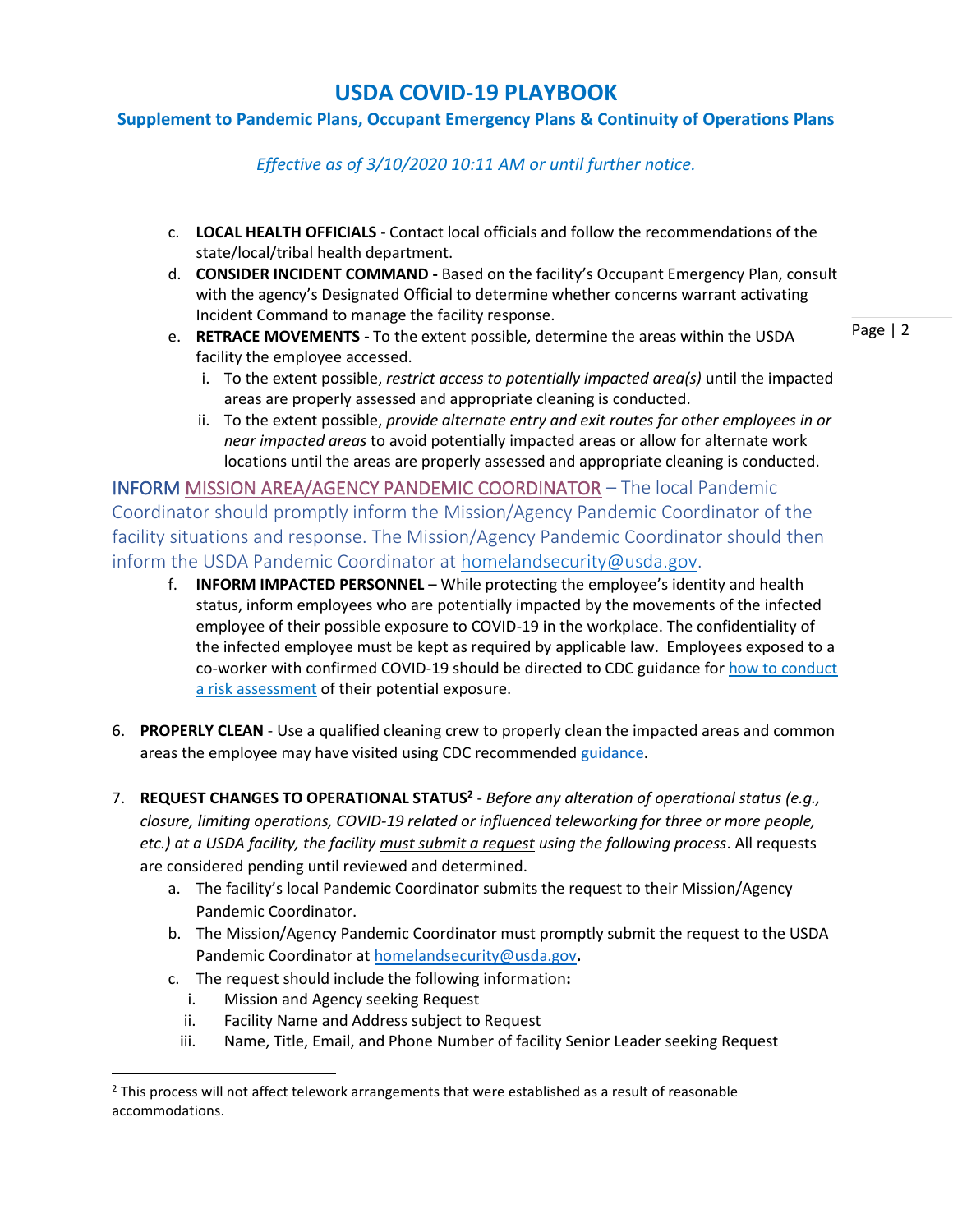### **Supplement to Pandemic Plans, Occupant Emergency Plans & Continuity of Operations Plans**

*Effective as of 3/10/2020 10:11 AM or until further notice.*

- iv. Number of Employees in the facility
- v. Whether any of the employees at the facility have tested positive for COVID-19
- vi. Whether any of the employees at the facility have been directly exposed to someone who has tested positive for COVID-19
- vii. Whether other offices (federal or private) are co-located at the facility and is that property controlled by USDA
- viii. If applicable, the number of employees for which telework is requested
- ix. If applicable, the timeframe proposed for operational changes or telework
- x. Proposed actions for ensuring continuity of operations and customer services
- xi. Hyperlink to or additional information from the facility's local public health department including specific guidance to the community
- xii. Any other information relevant to making the determination (e.g., number of coronavirus cases in your area, local health declarations, Mission/Agency level recommendations, etc.)
- d. The Office of the Secretary will make a determination regarding the request *promptly upon*  receipt by the USDA Pandemic Coordinator.
- e. The USDA Pandemic Coordinator will promptly notify the Mission/Agency Pandemic Coordinator of the determination. The Mission/Agency Pandemic Coordinator will promptly give notice of the determination to the facility's local Pandemic Coordinator and senior most official.
- 8. **REQUEST FOR DEVIATION FROM GUIDANCE** Requests for changes to or deviation from this guidance should be submitted to the facility's local Pandemic Coordinator and will be treated as a REQUEST TO CHANGE TO OPERATIONAL STATUS**.**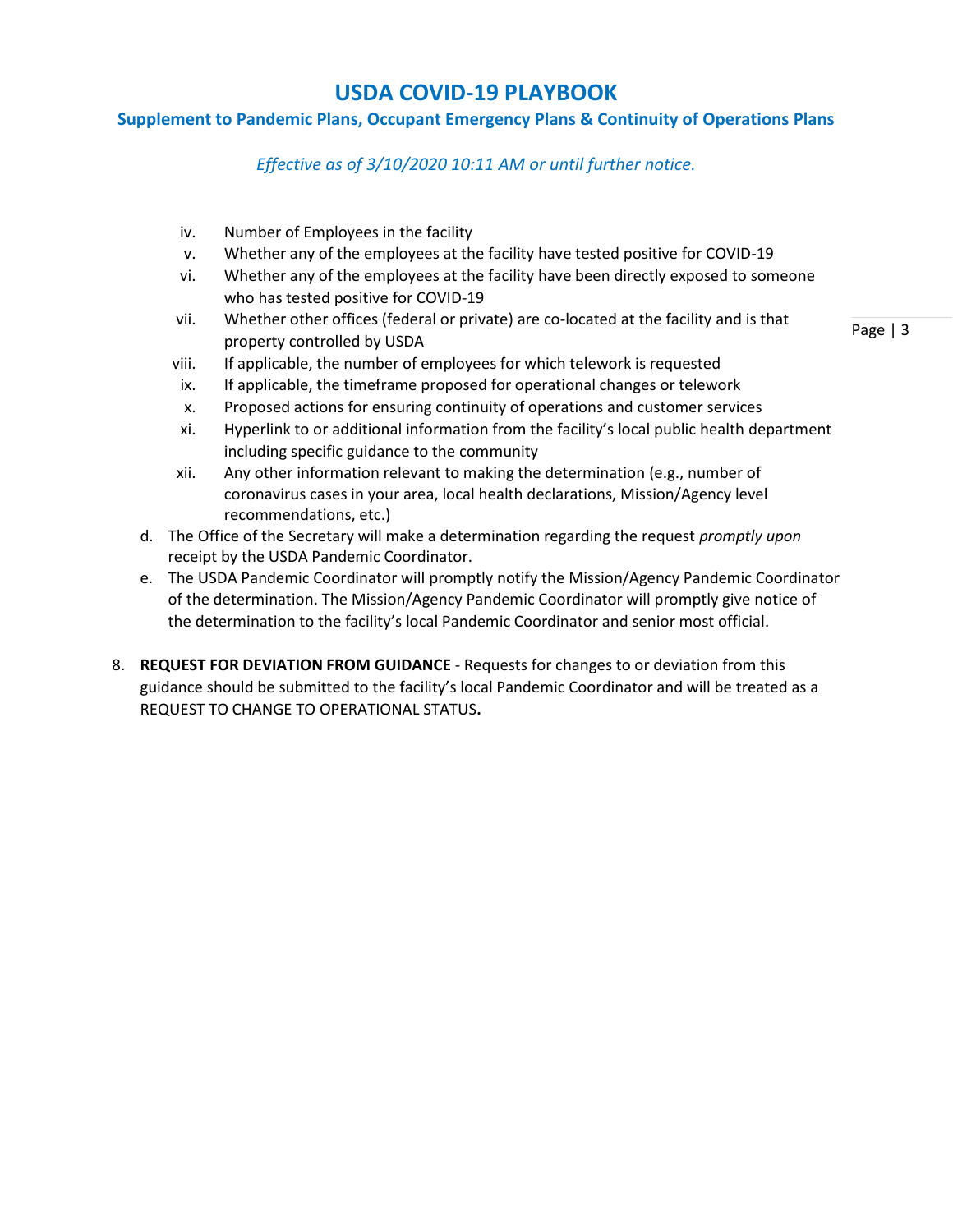#### **Supplement to Pandemic Plans, Occupant Emergency Plans & Continuity of Operations Plans**

*Effective as of 3/10/2020 10:11 AM or until further notice.*

# VISITOR TO A USDA FACILITY WHO TESTS POSITIVE FOR COVID-19

**The USDA facility should use the following guidance to manage response.**

- 1. **EXPECT NOTICE** If a visitor tests positive for COVID-19, it is expected that either a local health department or the visitor will notify USDA: that notice will likely be given to the visitor's point of contact.
- 2. **FOLLOW HEALTH INSTRUCTIONS** The facility should consult with and follow community-based recommendations relating to the facility's response.
- 3. **GIVE NOTICE TO FACILITY'S LOCAL [PANDEMIC COORDINATOR](https://gcc02.safelinks.protection.outlook.com/ap/x-59584e83/?url=https%3A%2F%2Fusdagcc.sharepoint.com%2F%3Ax%3A%2Fr%2Fsites%2FCOVID19%2F_layouts%2F15%2FDoc.aspx%3Fsourcedoc%3D%257BBB2FDD6D-1B89-400D-BF4B-49EED7F7DD33%257D%26file%3DMission%2520Area%2520Pandemic%2520Coordinators.xlsx%26action%3Ddefault%26mobileredirect%3Dtrue&data=02%7C01%7C%7C9ccba9b0c29e42413a6008d7c470796a%7Ced5b36e701ee4ebc867ee03cfa0d4697%7C0%7C0%7C637193859656930311&sdata=QMPGkec3hQGoTP4ys9bt8crnVArMBswJEQmhgnHZGNw%3D&reserved=0)** Based on USDA's Incident Command structure and the Pandemic Plan, the point of contact who is given notice of the visitor's status should contact the facility's local Pandemic Coordinator to provide the visitor's name, location visited at the facility and contact information, including a phone number.
- 4. **RESPOND AT THE FACILITY -** The local Pandemic Coordinator should inform the senior-most leader at the facility and together they should use the facility's Pandemic Plan and this guidance to coordinate response and address the visitor's contact and movements at the facility and take necessary steps to mitigate spread of the illness, including:
	- a. **INTERVIEW** To address the visitor's contact and movements at the USDA facility, the Pandemic Coordinator (or their designee) should quickly coordinate telephone or electronic outreach to the visitor, or if not possible, to the point of contact and or meeting attendees to collect information. *The approved script for this interview is included as ATTACHMENT A.*
	- b. **LOCAL HEALTH OFFICIALS -** Contact local officials and follow the recommendations of the state/local/tribal health department.
	- c. **CONSIDER INCIDENT COMMAND -** Based on the facility's Occupant Emergency Plan, consult with the agency's Designated Official to determine whether concerns warrant activating Incident Command to manage the facility response.
	- d. **RETRACE MOVEMENTS** To the extent possible, determine the areas within the USDA facility the visitor accessed.
		- i. To the extent possible, *restrict access to potentially impacted area(s)* until the impacted areas are properly assessed and appropriate cleaning is conducted.
		- ii. To the extent possible*, provide alternate entry and exit routes for employees in or near impacted areas* to avoid potentially impacted areas or allow for alternate work locations until the areas are properly assessed and appropriate cleaning is conducted.
	- g. **INFORM [MISSION AREA/AGENCY PANDEMIC COORDINATOR](https://gcc02.safelinks.protection.outlook.com/ap/x-59584e83/?url=https%3A%2F%2Fusdagcc.sharepoint.com%2F%3Ax%3A%2Fr%2Fsites%2FCOVID19%2F_layouts%2F15%2FDoc.aspx%3Fsourcedoc%3D%257BBB2FDD6D-1B89-400D-BF4B-49EED7F7DD33%257D%26file%3DMission%2520Area%2520Pandemic%2520Coordinators.xlsx%26action%3Ddefault%26mobileredirect%3Dtrue&data=02%7C01%7C%7C9ccba9b0c29e42413a6008d7c470796a%7Ced5b36e701ee4ebc867ee03cfa0d4697%7C0%7C0%7C637193859656930311&sdata=QMPGkec3hQGoTP4ys9bt8crnVArMBswJEQmhgnHZGNw%3D&reserved=0)** The local Pandemic Coordinator should promptly inform the Mission/Agency Pandemic Coordinator of the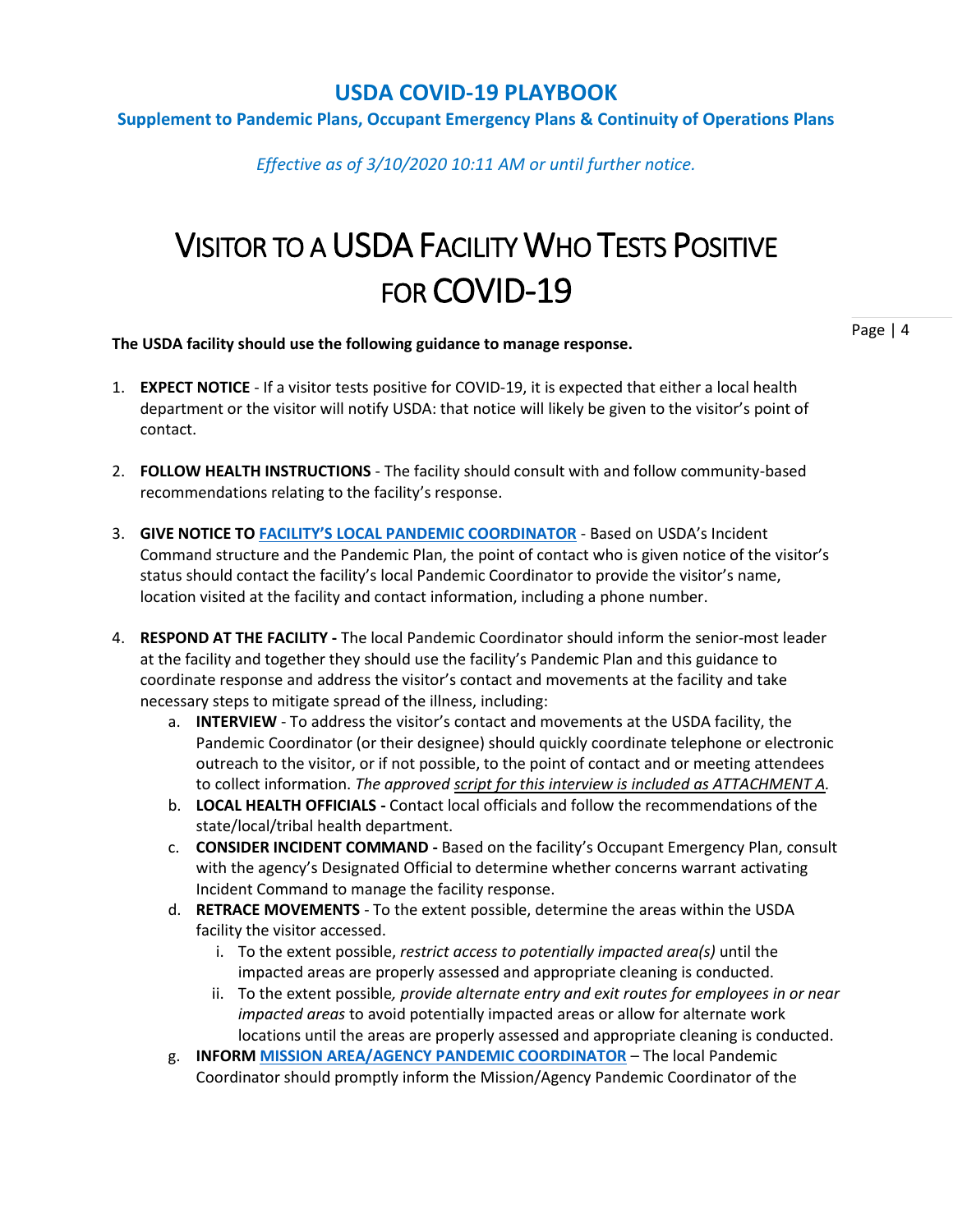## **Supplement to Pandemic Plans, Occupant Emergency Plans & Continuity of Operations Plans**

*Effective as of 3/10/2020 10:11 AM or until further notice.*

facility situations and response. The Mission/Agency Pandemic Coordinator should then inform the USDA Pandemic Coordinator at [homelandsecurity@usda.gov.](mailto:homelandsecurity@usda.gov)

- h. **INFORM IMPACTED PERSONNEL** Inform employees who are potentially impacted by the movements of the infected visitor of their possible exposure to COVID-19 in the workplace. During this process, the confidentiality of the infected visitor must be kept as required applicable law. Employees exposed to a visitor with confirmed COVID-19 should be directed to CDC guidance fo[r how to conduct a risk assessment](https://www.cdc.gov/coronavirus/2019-ncov/php/risk-assessment.html) of their potential exposure.
- e. **PROPERLY CLEAN** Use a qualified cleaning crew to properly clean and decontaminate the impacted areas and common areas the visitor may have visited using CDC recommended [guidance.](https://www.cdc.gov/coronavirus/2019-ncov/community/organizations/cleaning-disinfection.html)
- 5. **REQUEST CHANGES TO OPERATIONAL STATUS<sup>3</sup>** *Before any alteration of operational status (e.g., closure, limiting operations, COVID-19 related or influenced teleworking for three or more people, etc.) at a USDA facility, the facility must submit a request using the following process*. All requests are considered pending until reviewed and determined.
	- a. The facility's local [Pandemic Coordinator](https://gcc02.safelinks.protection.outlook.com/ap/x-59584e83/?url=https%3A%2F%2Fusdagcc.sharepoint.com%2F%3Ax%3A%2Fr%2Fsites%2FCOVID19%2F_layouts%2F15%2FDoc.aspx%3Fsourcedoc%3D%257BBB2FDD6D-1B89-400D-BF4B-49EED7F7DD33%257D%26file%3DMission%2520Area%2520Pandemic%2520Coordinators.xlsx%26action%3Ddefault%26mobileredirect%3Dtrue&data=02%7C01%7C%7C9ccba9b0c29e42413a6008d7c470796a%7Ced5b36e701ee4ebc867ee03cfa0d4697%7C0%7C0%7C637193859656930311&sdata=QMPGkec3hQGoTP4ys9bt8crnVArMBswJEQmhgnHZGNw%3D&reserved=0) submits the request to their [Mission/Agency](https://login.microsoftonline.com/ed5b36e7-01ee-4ebc-867e-e03cfa0d4697/oauth2/authorize?client_id=00000003-0000-0ff1-ce00-000000000000&response_mode=form_post&protectedtoken=true&response_type=code+id_token&resource=00000003-0000-0ff1-ce00-000000000000&scope=openid&nonce=5C5CA10119D20EC762A3058CE8A5BE5C4EEF0FA47F3C2DE3-82D25FCB1844C07CBCC915E3BA103C6CF524C2FB962F923B79A1132CF6071FB3&redirect_uri=https%3a%2f%2fusdagcc.sharepoint.com%2f_forms%2fdefault.aspx&wsucxt=1&cobrandid=11bd8083-87e0-41b5-bb78-0bc43c8a8e8a&client-request-id=e7393d9f-c028-a000-c629-b86c9bbee2b4&sso_nonce=AQABAAAAAABeAFzDwllzTYGDLh_qYbH8Bx-3mAFBXsoifhmvNFOxMNavBpB0xunEzFT_U8dLaJPFVGh2hLoTlh22DAc8Ayc1tKjwHOIeqB40uxiSPWHfvyAA&mscrid=e7393d9f-c028-a000-c629-b86c9bbee2b4)  [Pandemic Coordinator.](https://login.microsoftonline.com/ed5b36e7-01ee-4ebc-867e-e03cfa0d4697/oauth2/authorize?client_id=00000003-0000-0ff1-ce00-000000000000&response_mode=form_post&protectedtoken=true&response_type=code+id_token&resource=00000003-0000-0ff1-ce00-000000000000&scope=openid&nonce=5C5CA10119D20EC762A3058CE8A5BE5C4EEF0FA47F3C2DE3-82D25FCB1844C07CBCC915E3BA103C6CF524C2FB962F923B79A1132CF6071FB3&redirect_uri=https%3a%2f%2fusdagcc.sharepoint.com%2f_forms%2fdefault.aspx&wsucxt=1&cobrandid=11bd8083-87e0-41b5-bb78-0bc43c8a8e8a&client-request-id=e7393d9f-c028-a000-c629-b86c9bbee2b4&sso_nonce=AQABAAAAAABeAFzDwllzTYGDLh_qYbH8Bx-3mAFBXsoifhmvNFOxMNavBpB0xunEzFT_U8dLaJPFVGh2hLoTlh22DAc8Ayc1tKjwHOIeqB40uxiSPWHfvyAA&mscrid=e7393d9f-c028-a000-c629-b86c9bbee2b4)
	- b. The Mission/Agency Pandemic Coordinator must promptly submit the request to the USDA Pandemic Coordinator at [homelandsecurity@usda.gov](mailto:homelandsecurity@usda.gov)**.**
	- c. The request should include the following information**:**
		- i. Mission and Agency seeking Request
		- ii. Facility Name and Address subject to Request
		- iii. Name, Title, Email, and Phone Number of facility Senior Leader seeking Request
		- iv. Number of Employees in the facility
		- v. Whether any of the employees at the facility have tested positive for COVID-19
		- vi. Whether any of the employees at the facility have been directly exposed to someone who has tested positive for COVID-19
	- xiii. Whether other offices (federal or private) are co-located at the facility and is that property controlled by USDA
	- vii. If applicable, the number of employees for which telework is requested
	- viii. If applicable, the timeframe proposed for operational changes or telework
	- ix. Proposed actions for ensuring continuity of operations and customer services
	- x. Hyperlink to or additional information from the facility's local public health department including specific guidance to the community
	- xi. Any other information relevant to making the determination (e.g., number of coronavirus cases in your area, local health declarations, Mission/Agency level recommendations, etc.)

<sup>&</sup>lt;sup>3</sup> This process will not affect telework arrangements that were established as a result of reasonable accommodations.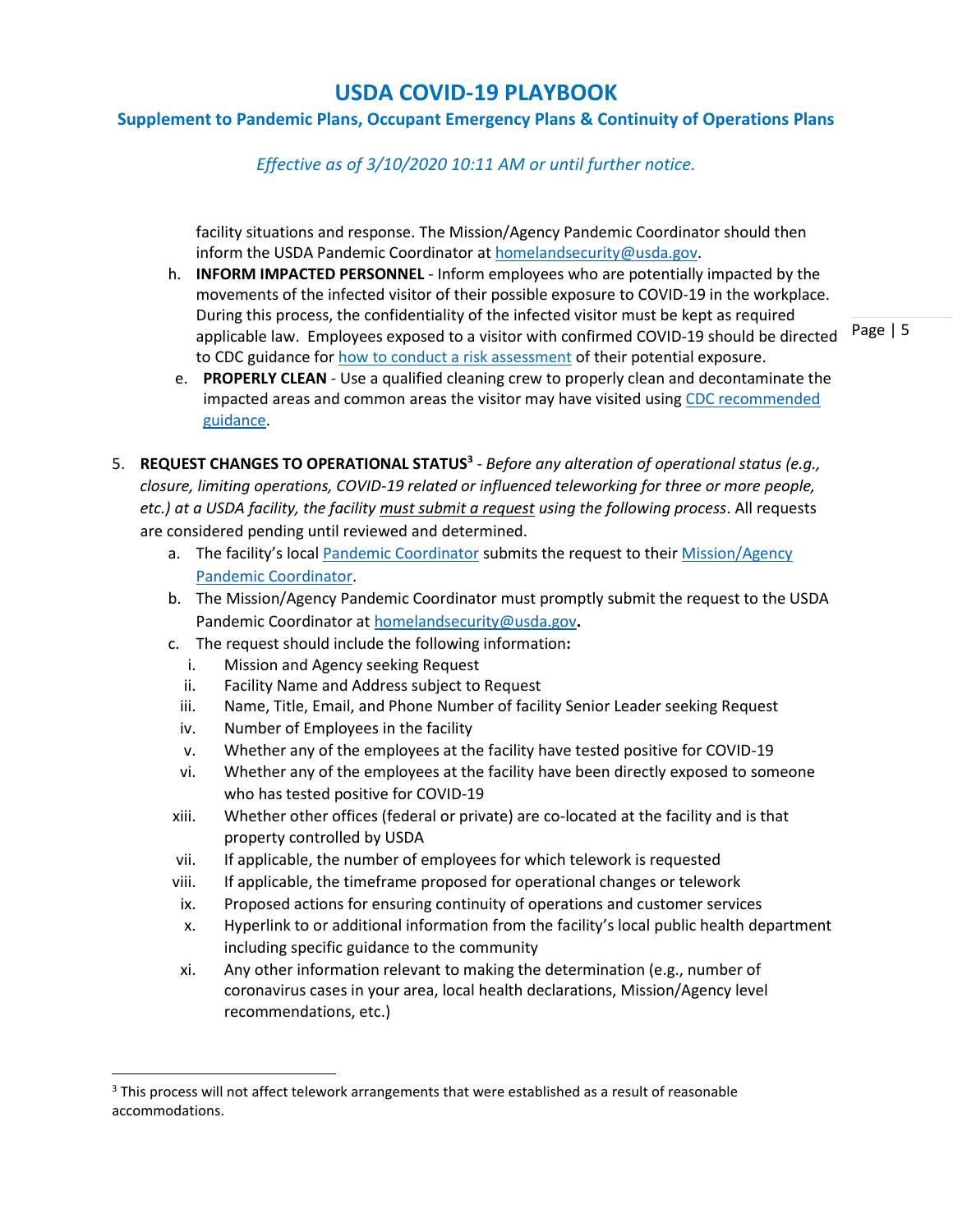### **Supplement to Pandemic Plans, Occupant Emergency Plans & Continuity of Operations Plans**

*Effective as of 3/10/2020 10:11 AM or until further notice.*

- d. The Office of the Secretary will make a determination regarding the request *promptly upon*  receipt by the USDA Pandemic Coordinator.
- e. The USDA Pandemic Coordinator will promptly notify the Mission/Agency Pandemic Coordinator of the determination. The Mission/Agency Pandemic Coordinator will promptly give notice of the determination to the facility's local Pandemic Coordinator and senior most official.
- 6. **REQUEST FOR DEVIATION FROM GUIDANCE** Requests for changes to or deviation from this guidance should be submitted to the facility's local Pandemic Coordinator and will be treated as a REQUEST TO CHANGE TO OPERATIONAL STATUS**.**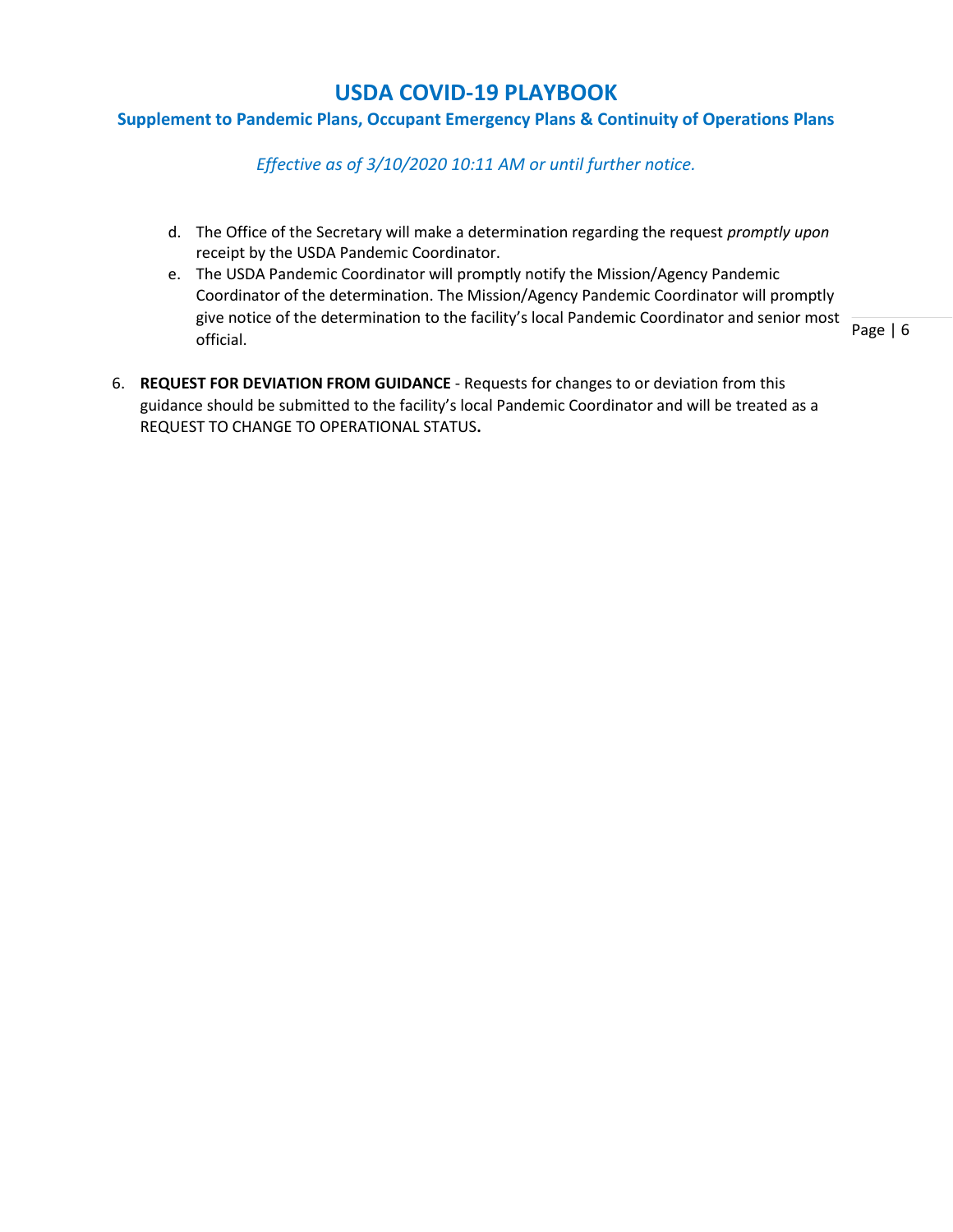#### **Supplement to Pandemic Plans, Occupant Emergency Plans & Continuity of Operations Plans**

*Effective as of 3/10/2020 10:11 AM or until further notice.*

# GOVERNMENT DECLARED OUTBREAK<sup>4</sup> OF COVID-19 IN THE US OR NEAR A USDA FACILITY

#### **The USDA facility should use the following guidance to manage response.**

- 1. **EXPECT NOTICE** If the nation, a state or a community issues a COVID-19 related public health declaration, guidance or restrictions, it is expected that employees will find out either from the local health department or local media
- 2. **GIVE NOTICE TO LEADERS** Based on USDA's Incident Command structure and Pandemic Plan, the supervisor or leader who is given notice of the community status should contact the facility's local [Pandemic Coordinator.](https://gcc02.safelinks.protection.outlook.com/ap/x-59584e83/?url=https%3A%2F%2Fusdagcc.sharepoint.com%2F%3Ax%3A%2Fr%2Fsites%2FCOVID19%2F_layouts%2F15%2FDoc.aspx%3Fsourcedoc%3D%257BBB2FDD6D-1B89-400D-BF4B-49EED7F7DD33%257D%26file%3DMission%2520Area%2520Pandemic%2520Coordinators.xlsx%26action%3Ddefault%26mobileredirect%3Dtrue&data=02%7C01%7C%7C9ccba9b0c29e42413a6008d7c470796a%7Ced5b36e701ee4ebc867ee03cfa0d4697%7C0%7C0%7C637193859656930311&sdata=QMPGkec3hQGoTP4ys9bt8crnVArMBswJEQmhgnHZGNw%3D&reserved=0)
- 3. **RESPOND AT THE FACILITY -** The local Pandemic Coordinator should inform the senior-most leader at the facility and together they should use the facility's Pandemic Plan and this guidance to coordinate response and take necessary steps to mitigate spread of the illness, including:
	- a. **LOCAL HEALTH OFFICIALS** Contact local health officials and follow the recommendations<sup>5</sup> of the state/local/tribal health department.
	- b. **CONSIDER INCIDENT COMMAND**  Based on the facility's Occupant Emergency Plan, consult with the agency's Designated Official to determine whether conditions warrant activating Incident Command to manage the facility response.
	- c. **INFORM [MISSION AREA/AGENCY PANDEMIC COORDINATOR](https://gcc02.safelinks.protection.outlook.com/ap/x-59584e83/?url=https%3A%2F%2Fusdagcc.sharepoint.com%2F%3Ax%3A%2Fr%2Fsites%2FCOVID19%2F_layouts%2F15%2FDoc.aspx%3Fsourcedoc%3D%257BBB2FDD6D-1B89-400D-BF4B-49EED7F7DD33%257D%26file%3DMission%2520Area%2520Pandemic%2520Coordinators.xlsx%26action%3Ddefault%26mobileredirect%3Dtrue&data=02%7C01%7C%7C9ccba9b0c29e42413a6008d7c470796a%7Ced5b36e701ee4ebc867ee03cfa0d4697%7C0%7C0%7C637193859656930311&sdata=QMPGkec3hQGoTP4ys9bt8crnVArMBswJEQmhgnHZGNw%3D&reserved=0)** The local Pandemic Coordinator should promptly inform the Mission/Agency Pandemic Coordinator of the facility situations and response. The Mission/Agency Pandemic Coordinator should then inform the USDA Pandemic Coordinator.
	- d. **WHEN FACILITY IS OPEN** 
		- i. Instruct sick individuals to stay home regardless of illness. The interactions with symptomatic individuals that increases the risk level for contracting COVID-19 among those sick with other illnesses.
		- ii. Practice social distancing (i.e., six feet distance between individuals) to the extent practicable.

 $4$  Government acknowledged local or regional community spread of COVID-19 or widely-acknowledged demonstration of efficient and sustained human-to human transmission of the virus within a geographic area.

<sup>&</sup>lt;sup>5</sup> This may include legally enforceable directives issued under the authority of a relevant federal, state, or local entity that, when applied to a person or group, may place restrictions on the activities undertaken by that person or group, potentially including movement restrictions or a requirement for monitoring by a public health authority, for the purposes of protecting the public's health. Federal, state, or local public health orders may be issued to enforce isolation, quarantine or conditional release.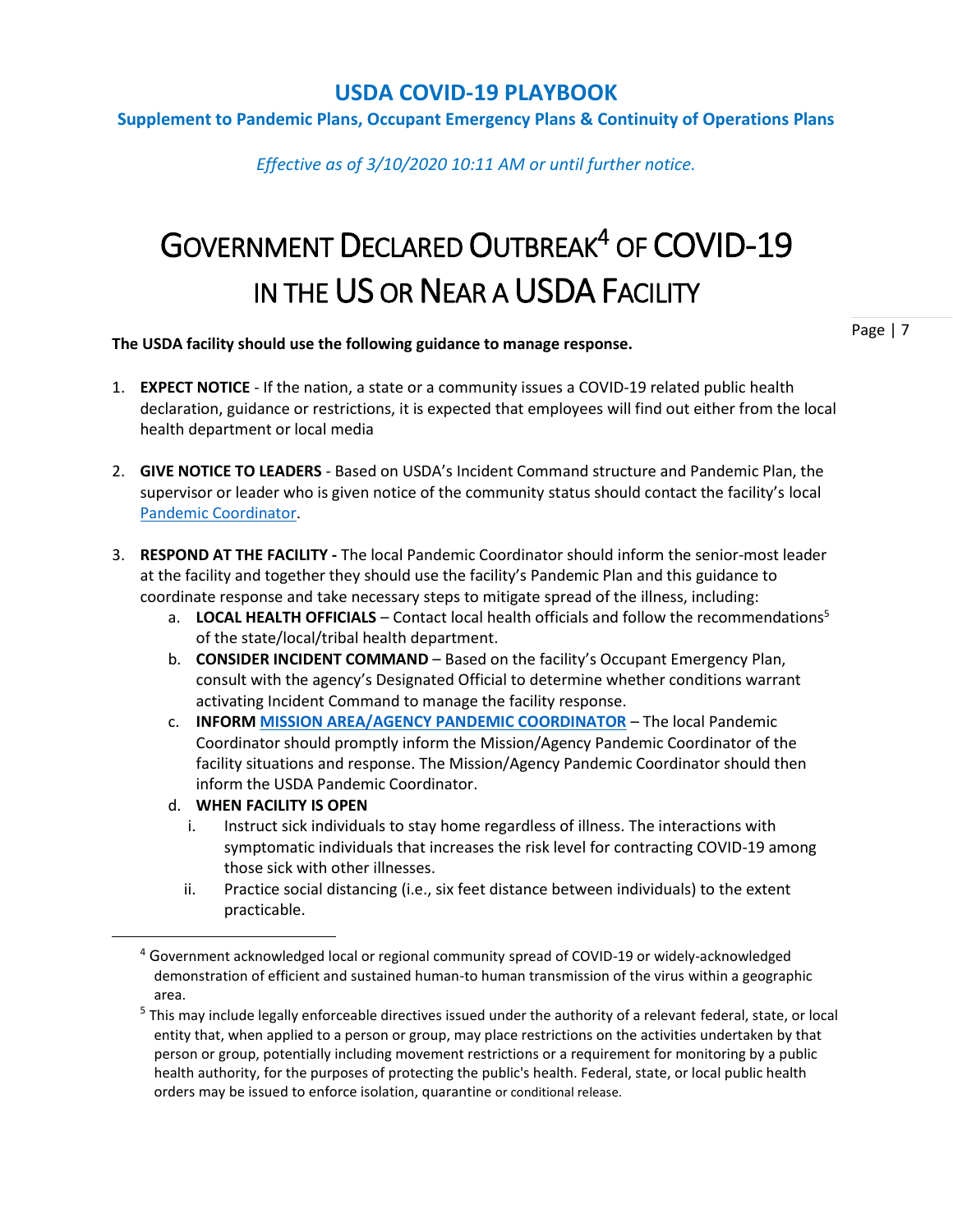## **Supplement to Pandemic Plans, Occupant Emergency Plans & Continuity of Operations Plans**

*Effective as of 3/10/2020 10:11 AM or until further notice.*

- iii. Instruct the use of audio and video teleconferencing capabilities, where possible.
- iv. Implement rigorous cleaning procedures at all locations where groups of people congregate.
- v. Depending on the severity of the outbreak, the facility should consider closing all facility food service.
- vi. Though COVID-19 is transmissible on some surfaces, there is typically no need to perform special cleaning. However, if further cleaning is determined to warranted, agencies should clean those areas using [CDC recommended guidance.](https://www.cdc.gov/coronavirus/2019-ncov/community/organizations/cleaning-disinfection.html)

Page | 8

#### f. **VISITOR CONSIDERATIONS**

- i. Limit visitors to essential, time-sensitive visits only and require all visitors to be escorted at all times and limit visitor access to non-essential areas of the USDA.
- ii. Do not allow public or visitor use of food service that is maintained or controlled by USDA.
- iii. Prior to arrival at a USDA facility, all visitors will be screened based on health concerns or recent travel. *Missions, agencies and offices must use for visitor screening process included as ATTACHMENT B.*
- 5. **REQUEST CHANGES TO OPERATIONAL STATUS<sup>6</sup>** *Before any alteration of operational status (e.g., closure, limiting operations, COVID-19 related or influenced teleworking for three or more people, etc.) at a USDA facility, the facility must submit a request using the following process*. All requests are considered pending until reviewed and determined.
	- a. The facility's local [Pandemic Coordinator](https://gcc02.safelinks.protection.outlook.com/ap/x-59584e83/?url=https%3A%2F%2Fusdagcc.sharepoint.com%2F%3Ax%3A%2Fr%2Fsites%2FCOVID19%2F_layouts%2F15%2FDoc.aspx%3Fsourcedoc%3D%257BBB2FDD6D-1B89-400D-BF4B-49EED7F7DD33%257D%26file%3DMission%2520Area%2520Pandemic%2520Coordinators.xlsx%26action%3Ddefault%26mobileredirect%3Dtrue&data=02%7C01%7C%7C9ccba9b0c29e42413a6008d7c470796a%7Ced5b36e701ee4ebc867ee03cfa0d4697%7C0%7C0%7C637193859656930311&sdata=QMPGkec3hQGoTP4ys9bt8crnVArMBswJEQmhgnHZGNw%3D&reserved=0) submits the request to their [Mission/Agency](https://gcc02.safelinks.protection.outlook.com/ap/x-59584e83/?url=https%3A%2F%2Fusdagcc.sharepoint.com%2F%3Ax%3A%2Fr%2Fsites%2FCOVID19%2F_layouts%2F15%2FDoc.aspx%3Fsourcedoc%3D%257BBB2FDD6D-1B89-400D-BF4B-49EED7F7DD33%257D%26file%3DMission%2520Area%2520Pandemic%2520Coordinators.xlsx%26action%3Ddefault%26mobileredirect%3Dtrue&data=02%7C01%7C%7C9ccba9b0c29e42413a6008d7c470796a%7Ced5b36e701ee4ebc867ee03cfa0d4697%7C0%7C0%7C637193859656930311&sdata=QMPGkec3hQGoTP4ys9bt8crnVArMBswJEQmhgnHZGNw%3D&reserved=0)  [Pandemic Coordinator.](https://gcc02.safelinks.protection.outlook.com/ap/x-59584e83/?url=https%3A%2F%2Fusdagcc.sharepoint.com%2F%3Ax%3A%2Fr%2Fsites%2FCOVID19%2F_layouts%2F15%2FDoc.aspx%3Fsourcedoc%3D%257BBB2FDD6D-1B89-400D-BF4B-49EED7F7DD33%257D%26file%3DMission%2520Area%2520Pandemic%2520Coordinators.xlsx%26action%3Ddefault%26mobileredirect%3Dtrue&data=02%7C01%7C%7C9ccba9b0c29e42413a6008d7c470796a%7Ced5b36e701ee4ebc867ee03cfa0d4697%7C0%7C0%7C637193859656930311&sdata=QMPGkec3hQGoTP4ys9bt8crnVArMBswJEQmhgnHZGNw%3D&reserved=0)
	- b. The Mission/Agency Pandemic Coordinator must promptly submit the request to the USDA Pandemic Coordinator at [homelandsecurity@usda.gov](mailto:homelandsecurity@usda.gov)**.**
	- c. The request should include the following information**:**
	- xiv. Mission and Agency seeking Request
	- xv. Facility Name and Address subject to Request
	- xvi. Name, Title, Email, and Phone Number of facility Senior Leader seeking Request
	- xvii. Number of Employees in the facility
	- xviii. Whether any of the employees at the facility have tested positive for COVID-19
	- xix. Whether any of the employees at the facility have been directly exposed to someone who has tested positive for COVID-19
	- xx. Whether other offices (federal or private) are co-located at the facility and is that property controlled by USDA
	- xxi. If applicable, the number of employees for which telework is requested
	- xxii. If applicable, the timeframe proposed for operational changes or telework
	- xxiii. Proposed actions for ensuring continuity of operations and customer services

 $6$  This process will not affect telework arrangements that were established as a result of reasonable accommodations.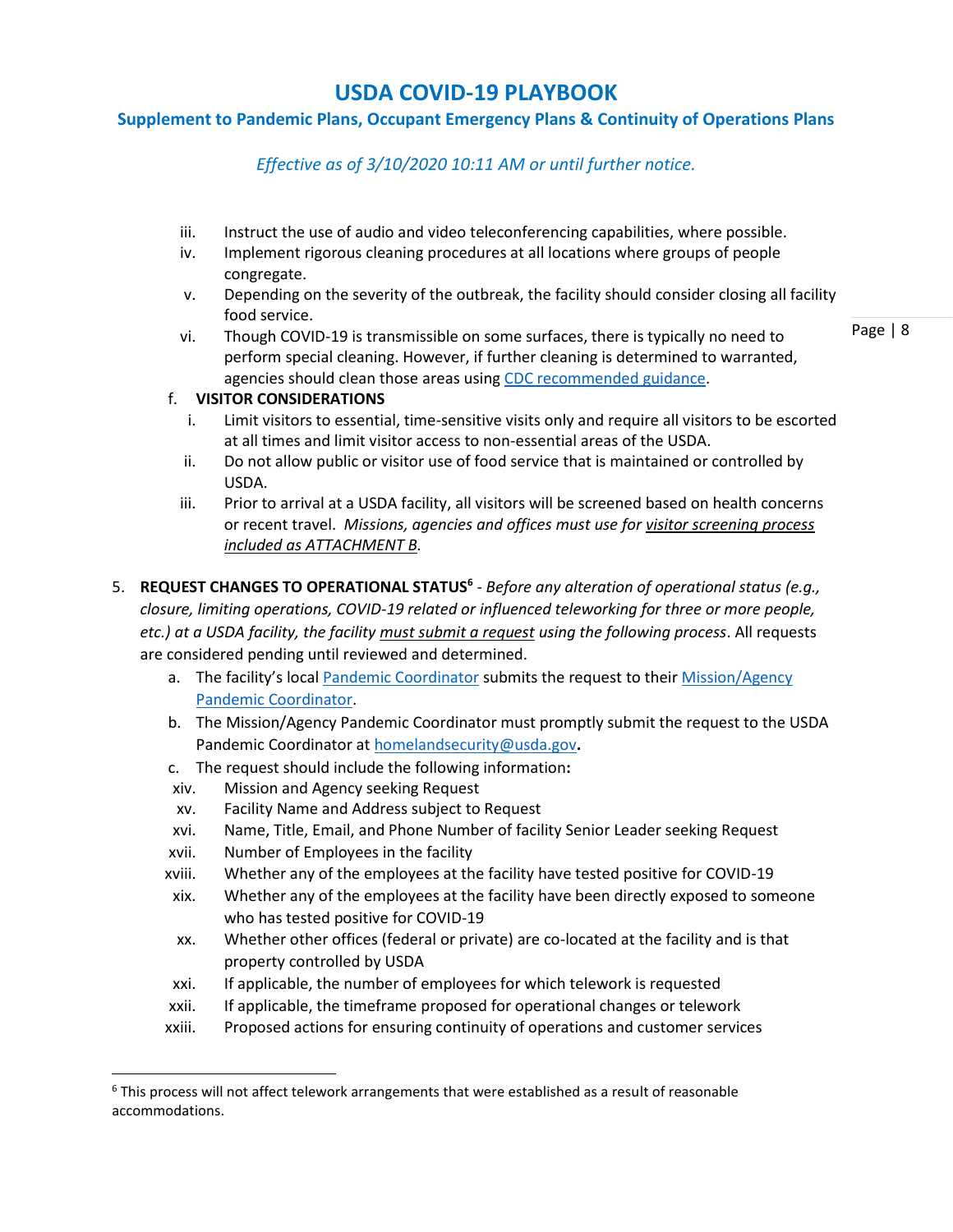### **Supplement to Pandemic Plans, Occupant Emergency Plans & Continuity of Operations Plans**

*Effective as of 3/10/2020 10:11 AM or until further notice.*

- xxiv. Hyperlink to or additional information from the facility's local public health department including specific guidance to the community
- xxv. Any other information relevant to making the determination (e.g., number of coronavirus cases in your area, local health declarations, Mission/Agency level recommendations, etc.)
- d. The Office of the Secretary will make a determination regarding the request *promptly upon*  receipt by the USDA Pandemic Coordinator.
- e. The USDA Pandemic Coordinator will promptly notify the Mission/Agency Pandemic Coordinator of the determination. The Mission/Agency Pandemic Coordinator will promptly give notice of the determination to the facility's local Pandemic Coordinator and senior most official.
- 7. **REQUEST FOR DEVIATION FROM GUIDANCE** Requests for changes to or deviation from this guidance should be submitted to the facility's local Pandemic Coordinator and will be treated as a REQUEST TO CHANGE TO OPERATIONAL STATUS**.**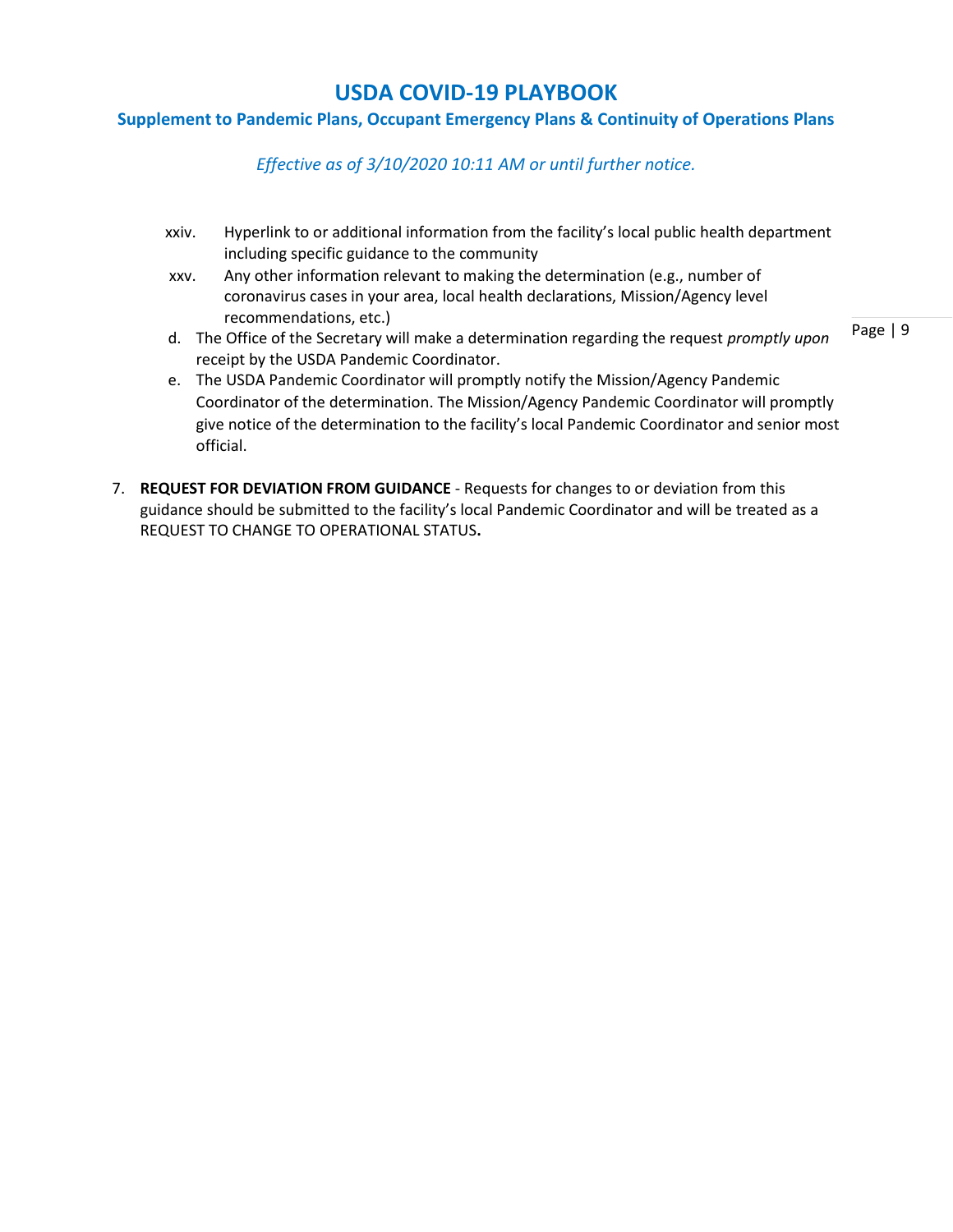## **Supplement to Pandemic Plans, Occupant Emergency Plans & Continuity of Operations Plans**

*Effective as of 3/10/2020 10:11 AM or until further notice.*

## **ATTACHMENT A**

#### **INTERVIEW OF AN EMPLOYEE OR VISITOR AT USDA WHO TESTS POSITIVE FOR COVID-19**

The designated interviewer should directly contact the interviewee preferably by phone and ask the following questions:

Page | 10

- *1. Who is your immediate supervisor, and have you notified them of your illness?*
- *2. What approximate date did you start feeling ill?*
- *3. Have you been tested for COVID-19?*
	- *a. If so, what were the results?*
	- *b. If yes, what date did you test positive or were diagnosed with Coronavirus?*
- *4. Have you contacted your local health department for instructions on quarantine or testing for Coronavirus?*
- *5. Have you been advised by medical officials to self-isolate or be under quarantine? If so, when and for how long?*
- *6. Have you been in contact with someone possibly with the coronavirus or in a region where the virus is located?*
- *7. Where is your office located or where was you meeting or visit?*
- *8. Besides your office or that location, is there any other location at USDA you spent a considerable amount of time?*
- *9. Who, if anyone, did you have close contact with at work or at this facility?*
- *10. How do you arrive to work or to this facility (drive, metro, bus, other)?*
- *11. Which door do you use when entering and departing your building?*
- *12. Which bathrooms do you typically use in your building or which bathrooms did you use in this building while you were on site (if any)?*
- *13. If in the National Capital Region, do you purchase food and/or eat in the USDA cafeterias, snack shops, vending machines, or in the South Building sub-basement? If yes, in which establishment or provide a location?*
- *14. Who is your point of contact in event of emergency?*
- *15. Is there anything else we should be made aware of?*

All information should be recorded in a secure system and any not secured written records must be destroyed to protect the interviewee's privacy.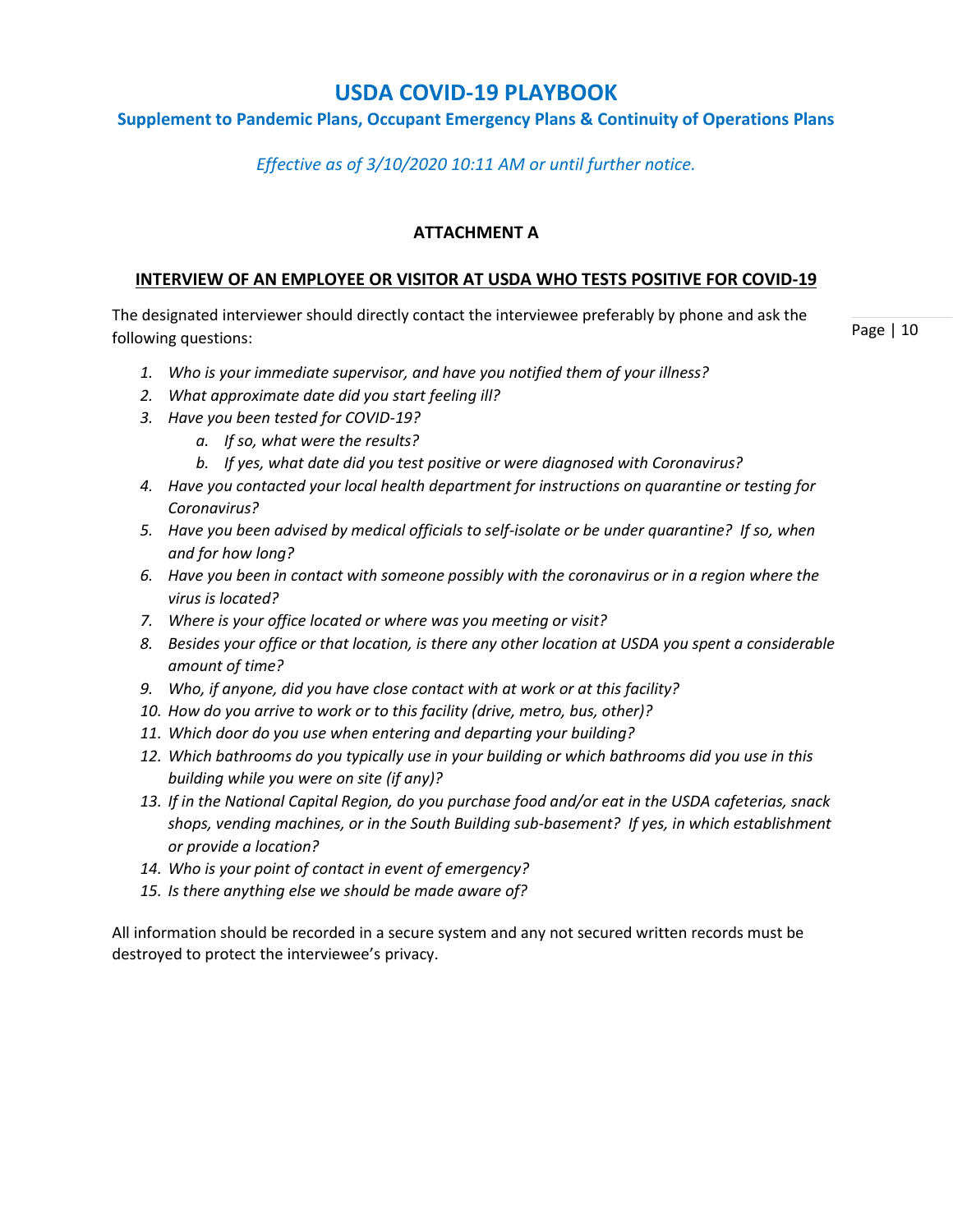## **Supplement to Pandemic Plans, Occupant Emergency Plans & Continuity of Operations Plans**

*Effective as of 3/10/2020 10:11 AM or until further notice.*

## **ATTACHMENT B**

#### **Government Declared Outbreak<sup>7</sup> of COVID-19 in the US or Near a USDA Facility VISITOR SCREENING AT AN OPEN USDA FACILITY**

Page | 11

All Non-USDA employees, *including other federal* employees, will be considered visitors for the purposes of this guidance. All visitors seeking entry to a USDA facility must comply with the following security screening guidance.

- 1. **RECONSIDER VISITORS**  Employees should reconsider in-person meetings and avoid bringing visitors to USDA facilities, including postponing in-person meetings or using virtual meeting capabilities such as teleconferencing, video, and webinars to the greatest extent possible.
- 2. **ESCORT REQUIRED** All visitors must be escorted by USDA personnel at all times during their visit and should only be allowed access to locations directly relating to the reason for the visit.
- 3. **NO FOOD SERVICE ACCESS** Do not allow public or visitor use of food service that is maintained or controlled by USDA.
- 4. **VISITORS SUBMITTED TO SECURITY Missions, agencies and offices must submit to onsite security the 1) name, 2) USDA point of contact and 3) estimated arrival or appointment time for all visitors**  *at least 24 hours in advance* **of the visit**. *Only visitors confirmed as scheduled under this process will be allowed to enter the facility.*
	- a. At the Headquarters complex, visitors' names should be submitted to [securityservicehelp@usda.gov](mailto:securityservicehelp@usda.gov) with "VISITOR SUBMISSION" noted in the subject line.
	- b. If a USDA facility does not have onsite security, the USDA point of contact for the visit should follow the guidance below in SECURITY SCREENING.
- 5. **VALID ID REQUIRED** Visitors over the age of 18 must provide valid, government issued identification to be verified for entry to a facility.
- 6. **SECURITY SCREENING** If the visitor is verified and scheduled, the Security Officers (for 3b above, the USDA point of contact) will ask the visitor the following questions:
	- *a. Have you, someone living in your household, someone with you have been in close or frequent contact with, or someone you are caring for been diagnosed with COVID-19 (Coronavirus) or had any contact with a confirmed case of COVID-19?*
	- *b. In the last 14 days, have you or someone living in your household, or someone with you have been in close or frequent contact with, or someone you are caring for returned from, or made a travel connection through a [CDC Level 3 or Level 2](https://www.cdc.gov/coronavirus/2019-ncov/travelers/index.html) country or [State Department Level](https://travel.state.gov/content/travel/en/international-travel.html)  [3 or Level 4](https://travel.state.gov/content/travel/en/international-travel.html) country?*

 $<sup>7</sup>$  Demonstration of efficient and sustained human-to human transmission of the virus or a government</sup> acknowledged local or regional community spread of COVID-19.